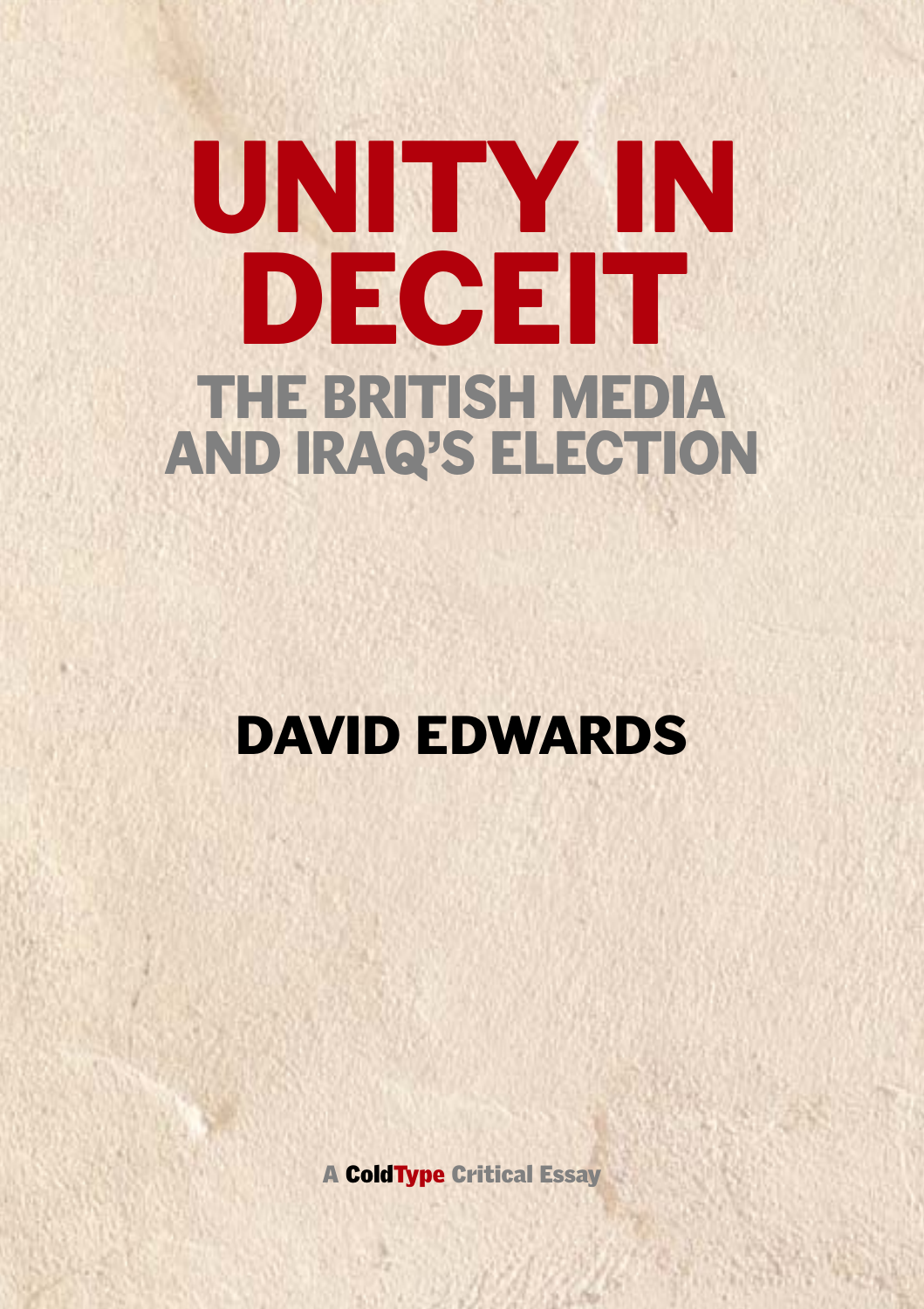## **THE BRITISH MEDIA AND IRAQ'S ELECTIONS**

#### **DAVID EDWARDS**

© David Edwards 2005

First published as an alert from medialens.org, January 20, 2005



**WRITING WORTH READING FROM AROUND THE WORLD www.coldtype.net**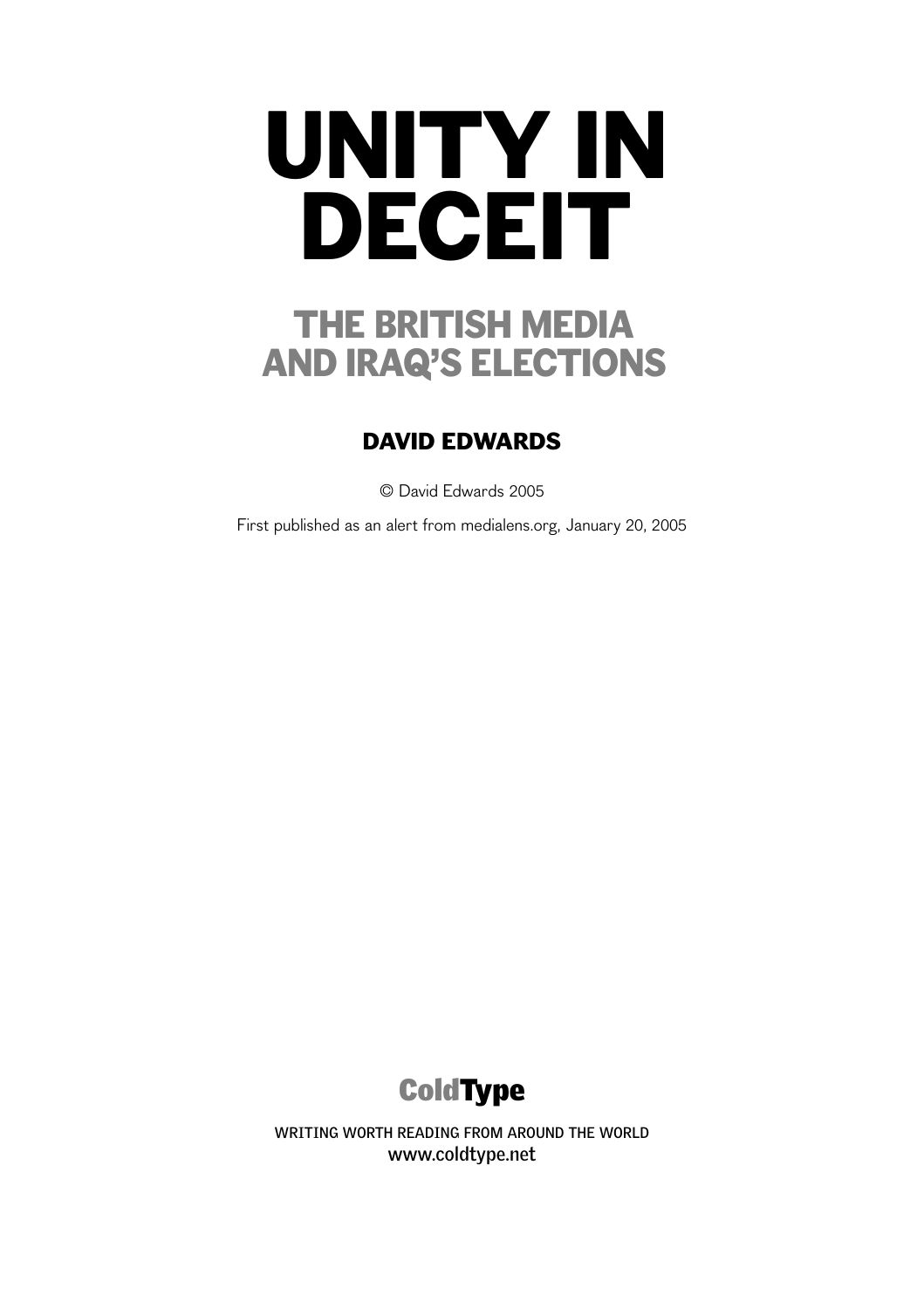Frank and the media. I hey say: 'Come on, there *is* a fair amount of diversity, a range of different views. And the Independent publishes some valuable stuff, so does the Guardian – take a look at the Comments section.'<br>L eople sometimes tell Medialens that we're too hard on the media. They say: 'Come on, there is a fair amount of diversity, a range of different views. And the Independent publishes some valuable stuff, so does the Guardian – take a look at the Comments section.'

instead.

The United States has so far lost 1,100 troops killed in action in Iraq at a cost of \$200 billion. A key question for any rational person considering the issue can be formulated in a number of ways but runs along these lines:

Having incurred these immense costs, would the US superpower really be willing to allow genuine democratic elections in Iraq? By which must be meant, after all, that a government might be elected that is opposed to all US involvement in the country, including the continued presence of US troops?

A rational person must surely also wonder whether a free and democratic election can be held at all under conditions of war and superpower occupation.

Aren't these obvious starting points for any journalist considering the issue of elections in Iraq? Apparently not.

#### **Manipulating democracy**

Tony Blair's last ditch deception on Iraq involves claiming that, no matter what side people had been on before the war, there is "only one side to be on in what is clearly a battle between democracy and terror". ('Blair praises Iraqi election bravery in flying visit,' Sarah Left and agencies, The Guardian, December 21, 2004)

However, the American writer Edward Herman, co-author with Frank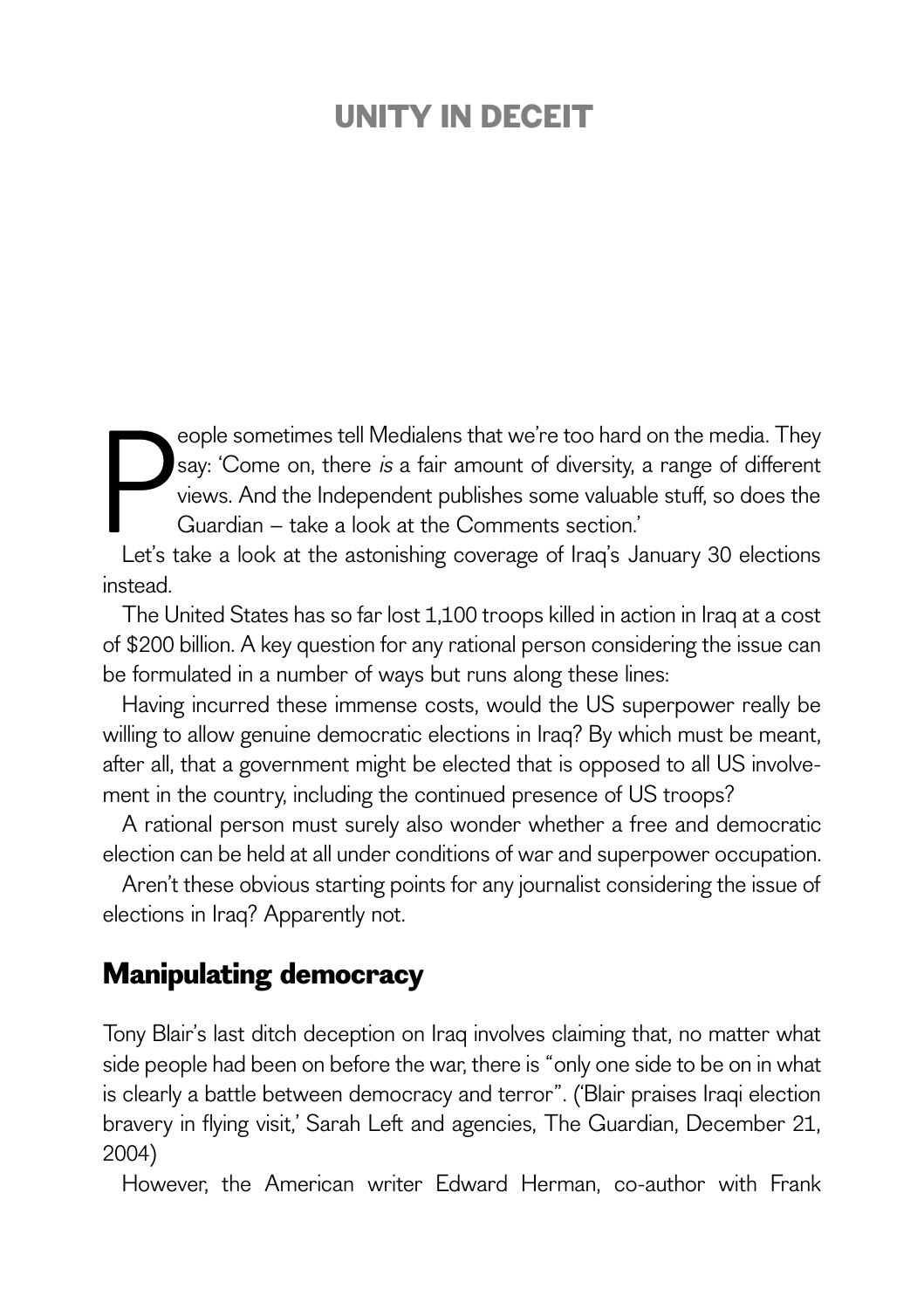Brodhead of the classic work, Demonstration Elections (South End Press, 1984), points out that when an occupying power sponsors an election "it is not free and democratic because it was imposed by an external force and did not come from demands from within". (Email to David Edwards, January 15, 2005) Moreover, because the election is externally imposed, participation can be interpreted as an implicit approval of the occupation, a corrupting factor in the vote.

And of course the 100,000 Iraqis killed under the occupation will not be voting; nor will the unknown thousands languishing without charge in US-run jails. The ongoing conflict will prevent many more from participating – the several hundred thousand refugees from Fallujah, for example, who are currently busy trying to survive. Nor will international observers be able to monitor the election inside the country.

On December 15, the New York Times reported that on a list of 228 candidates submitted by a major Shiite-led political alliance to Iraq's electoral commission, Abdul Aziz al-Hakim's name was entered as No.1. The Times reported that Hakim has close ties to Iran's ruling ayatollahs: "For the United States, and for Jordan and Saudi Arabia, which have Sunni Muslim majorities, the prospect of Mr. Hakim and his associates coming to power raises in stark form the brooding issue of Iran's future influence in Iraq." (John F. Burns and Robert F. Worth, 'Iraqi Campaign Raises Question Of Iran's Sway,' The New York Times, December 15, 2004)

New York Times columnist Thomas Friedman warned ominously: "Iran [is] actively using its influence and money to push its candidates." (Friedman, 'Neocons need Iraqi neo-Baath,' The Times Union, December 19, 2004)

Unreported by the mainstream US and UK press, another foreign power is also using its influence to push its candidates.

Washington-funded organisations with long records of manipulating foreign democracies in favour of US interests are deeply involved in the election. The National Democratic Institute for International Affairs (NDI) and the International Republican Institute (IRI) are part of a consortium to which the US government has provided over \$80 million for political and electoral activities in Iraq. NDI is headed by former Secretary of State Madeleine Albright, while IRI is chaired by Republican Senator John McCain.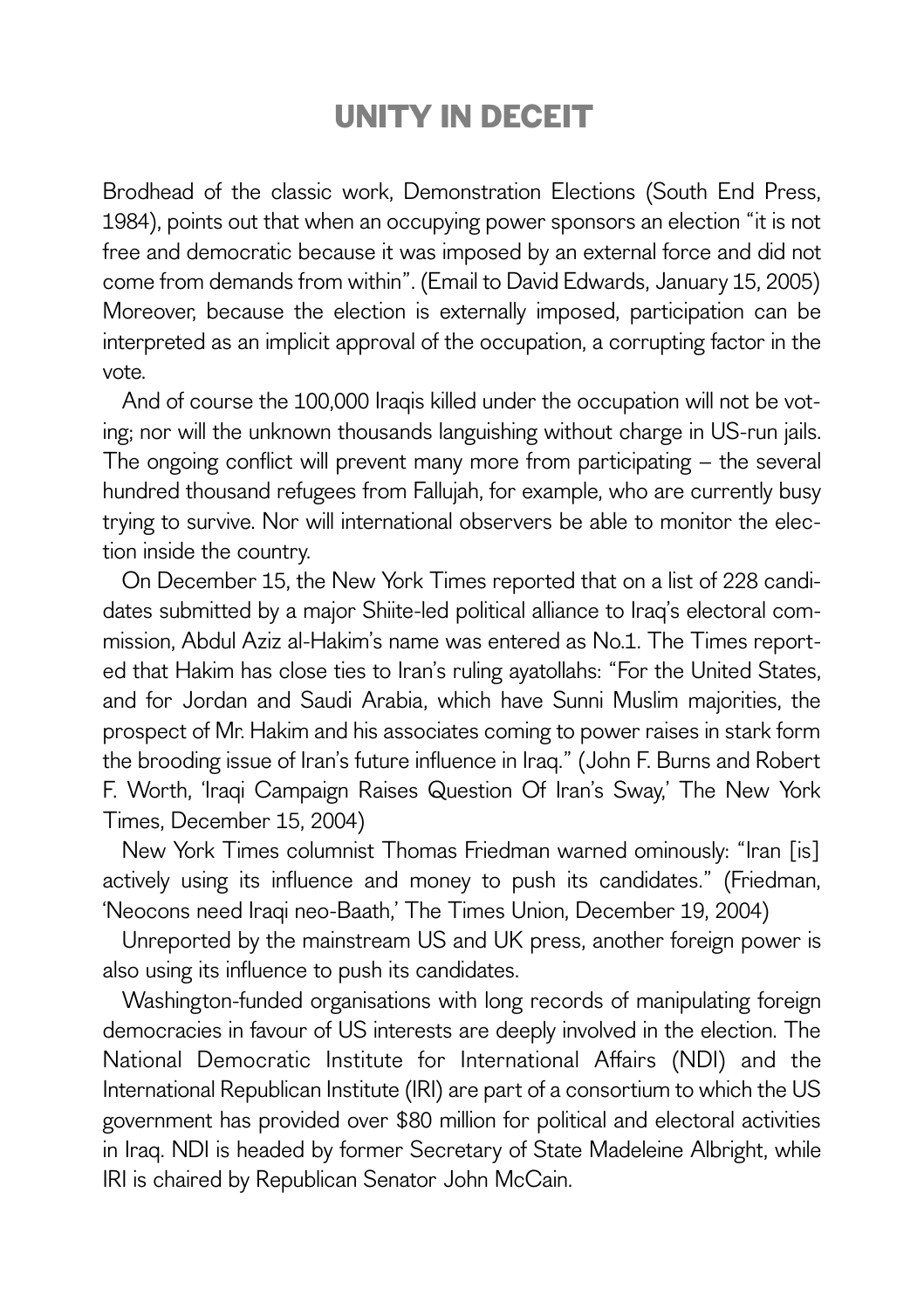Professor William I. Robinson of the Global and International Studies Programme at the University of California calls NDI and IRI "extensions" of the US State Department: "I suspect that [NDI and IRI] are trying to select individual leaders and organisations that are going to be very amenable to the US transnational project for Iraq." (Robinson, quoted, Lisa Ashkenaz Croke and Brian Dominick, 'Controversial U.S. Groups Operate Behind Scenes on Iraq Vote,' www.newstandardnews.net, December 13, 2004)

Robinson adds that these leaders must be willing to engage in "pacifying the country militarily and legitimating the occupation and the formal electoral system". The goal being to guarantee that Iraq is controlled by "economic, political and civic groups that are going to be favourable to Iraq's integration into the global capitalist economy".

In a search using the LexisNexis media database, we found that no British newspaper has mentioned these NDI and IRI activities at any time over the last twelve months.

The interim government has forced the independent al-Jazeera TV station and critical newspapers to shut down. Former US proconsul Paul Bremer banned all reporting on the rebirth of the Baath Party and all protests calling for an end to the occupation. Baghdad-based journalist Borzou Daragahi reports that Iraqi reporters are under threat from US troops, Iraqi police and insurgents: "We're unable to get access to anybody," one journalist told him. "We're frightened." (Daragahi, Arab Reform Bulletin Vol. 2, December 11, 2004)

The same is true of electoral candidates who are unable to canvas voters and even reveal their names. Voters, therefore, are not in a position to make any kind of informed choice.

While US-subsidised media broadcast freely, officials working for interim prime minister and former CIA asset, Ayad Allawi, have been handing journalists envelopes stuffed with \$100 notes for simply turning up to press conferences. The money, of course, is American.

#### **On bended knee – media at work**

Remarkably, a search of the LexisNexis media database shows that there has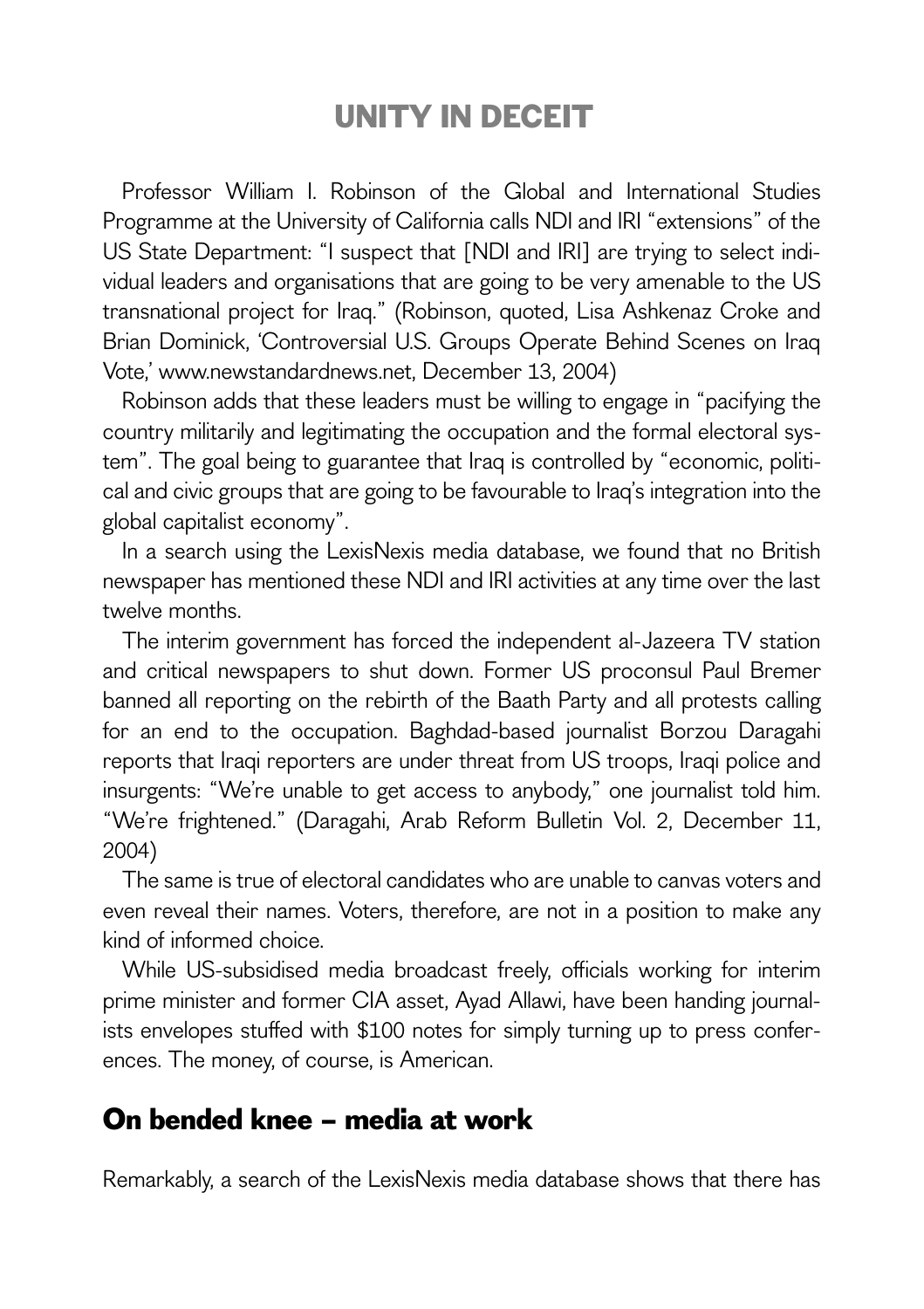been not one substantive analysis of press freedom in Iraq under occupation anywhere in the UK press over the last six months. And yet the media are almost unanimous in describing the elections as democratic and free.

On the BBC's main evening news this month, David Willis talked of "the first democratic election in fifty years". (Willis, BBC1, 22:00 News, January 10, 2005) A January 7 Guardian leader referred to "the country's first free election in decades". ('Vote against violence,' Leader, The Guardian, January 7, 2005) A September Guardian leader warned: "if the security situation does not improve, there is doubt, as Annan hinted, over the feasibility of holding the country's first democratic election in January as planned". (Leader, 'Kofi Annan on Iraq: The war was illegal,' The Guardian, September 17, 2004)

Ed Pilkington, foreign editor of the Guardian, once told us: "We are not in the business of editorialising our news reports." (Email to Media Lens, November 15, 2002)

Curiously, then, Sam Jones noted in a foreign news report on January 4: "A low turnout might undermine the legitimacy of the first free elections attempted since the overthrow of the monarchy in 1958." (Sam Jones, 'Car bomb in Iraq kills three Britons,' The Guardian, January 4, 2005)

In another news report, the Guardian's Ewen MacAskill reported that Blair had visited Baghdad as Iraq "prepares for the country's first democratic election next month". (Ewen MacAskill, 'Blair 'feels the danger' on visit to Baghdad,' December 22, 2004) 7

"The terrorists will do all they can to destroy democratic elections", the Times' editors noted on October 10. (Leader, 'Send more troops,' Sunday Times, October 10, 2004) "Iraq's first democratic election is unfolding under the shadow of a deadly insurgency", the Financial Times observed in December. (Steve Negus and John Reed, 'Allawi runs on claim of 'strong leadership', Financial Times, December 16, 2004)

Supposedly at the opposite end of the political spectrum from the Guardian, the Daily Telegraph wrote of "the first democratic elections". (Leader, 'Mission accomplished, Daily Telegraph, December 6, 2004) The Sunday Telegraph of "the first democratic elections there for more than 50 years". (Sean Rayment,' Britain poised to send 1,000 more soldiers to Iraq,' Sunday Telegraph, November 28, 2004) The Independent of how "democratic and free elections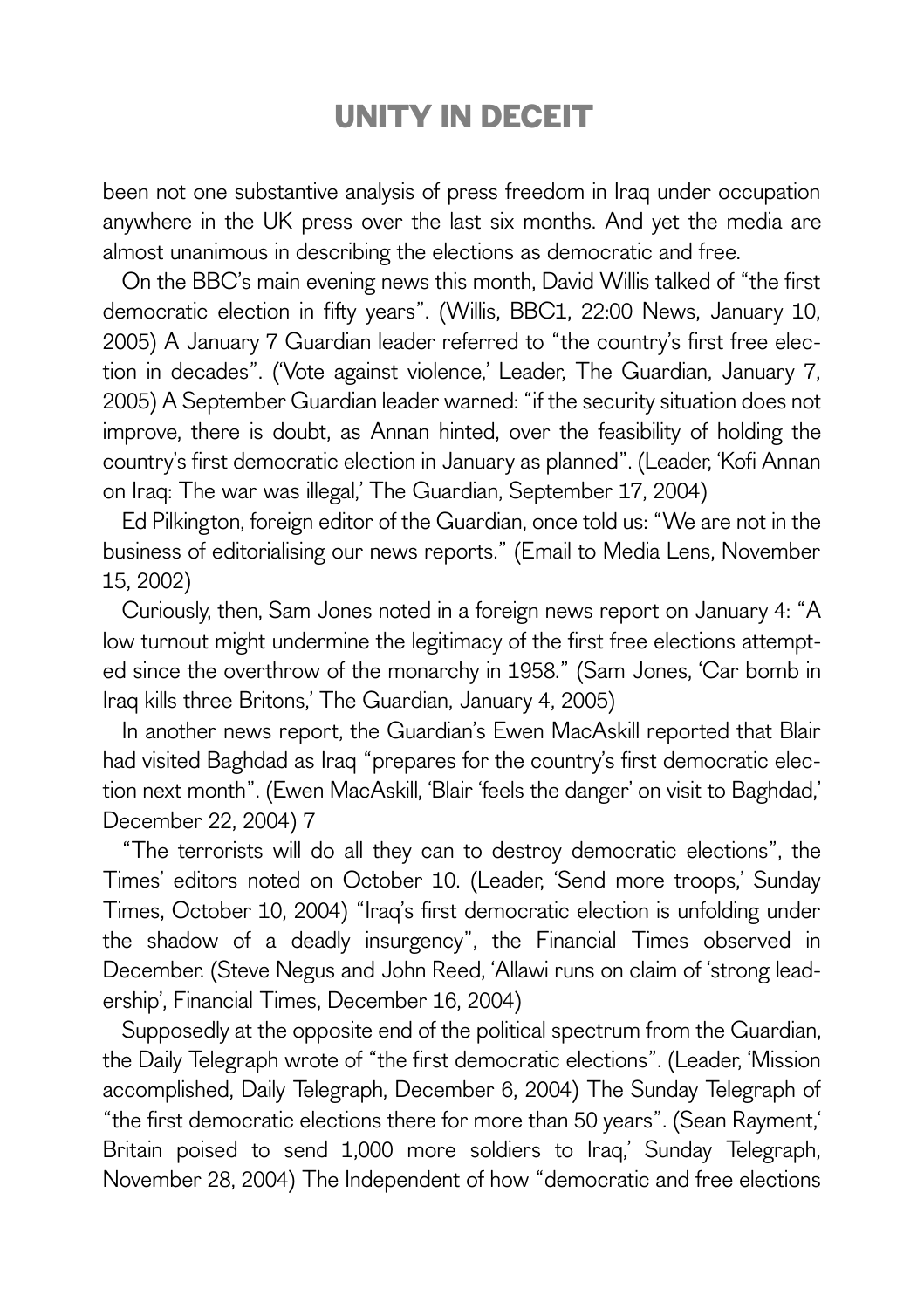can bring a hope of peace". (Borzou Daragahi, 'Bin Laden backs deputy Zarqawi' and urges boycott of elections,' The Independent, December 28, 2004)

The editors of the Express explained: "It is Britain and America that want to give the besieged people of Iraq their true freedom, to hold free elections and elect a democratic government." (Leader, 'Nothing short of insulting,' The Express, October 6, 2004)

Of course it is. The BBC's Andrew Neil indicates the motivation: "We went to Iraq to make it a better place." (Neil, Daily Politics, BBC2, January 19, 2005)

The Sunday Express wrote: "American and Iraqi officials have warned that rebels determined to expel foreign forces could step up attacks before Iraq's first free election in decades." (Simon Belgard, 'Marine rescuer pays the price of courage,' Sunday Express, December 19, 2004)

The 'free press' range of views and depth of critical thought are impressive, are they not? Stalin would surely have been aghast that such mindless servility to power could be achieved in the complete absence of threats of torture and death.

The Mirror declared that Iraq was approaching "its first democratic elections on January 30". ('Police chief and son assassinated,' January 11, 2005, The Mirror)

The Sun reported that insurgent attacks were "the latest bid to stop democratic elections on January 30". (Charles Rae, 'Carnage in Iraq,' January 5, 2005, The Sun)

And from the brave new world of the internet, Yahoo News warned: "A low turnout because of the fear of violence or a Sunni boycott could undermine the legitimacy of the country's first free elections since the overthrow of the monarchy in 1958." January 4, 2005

(Link http://story.news.yahoo.com/news?tmpl=story2&u=/ap/ 20050104/ap\_on\_re\_mi\_ea/iraq)

Guardian comment editor, Seumas Milne, even had the gall to complain that the elections "are routinely described by the BBC as Iraq's first free and democratic elections". (Milne, 'This election could plunge Iraq further into the abyss,' The Guardian, January 13, 2005)

How convenient to take a free shot at the media's favourite punchbag, when not just Milne's own paper, but his entire industry, is pumping out exactly the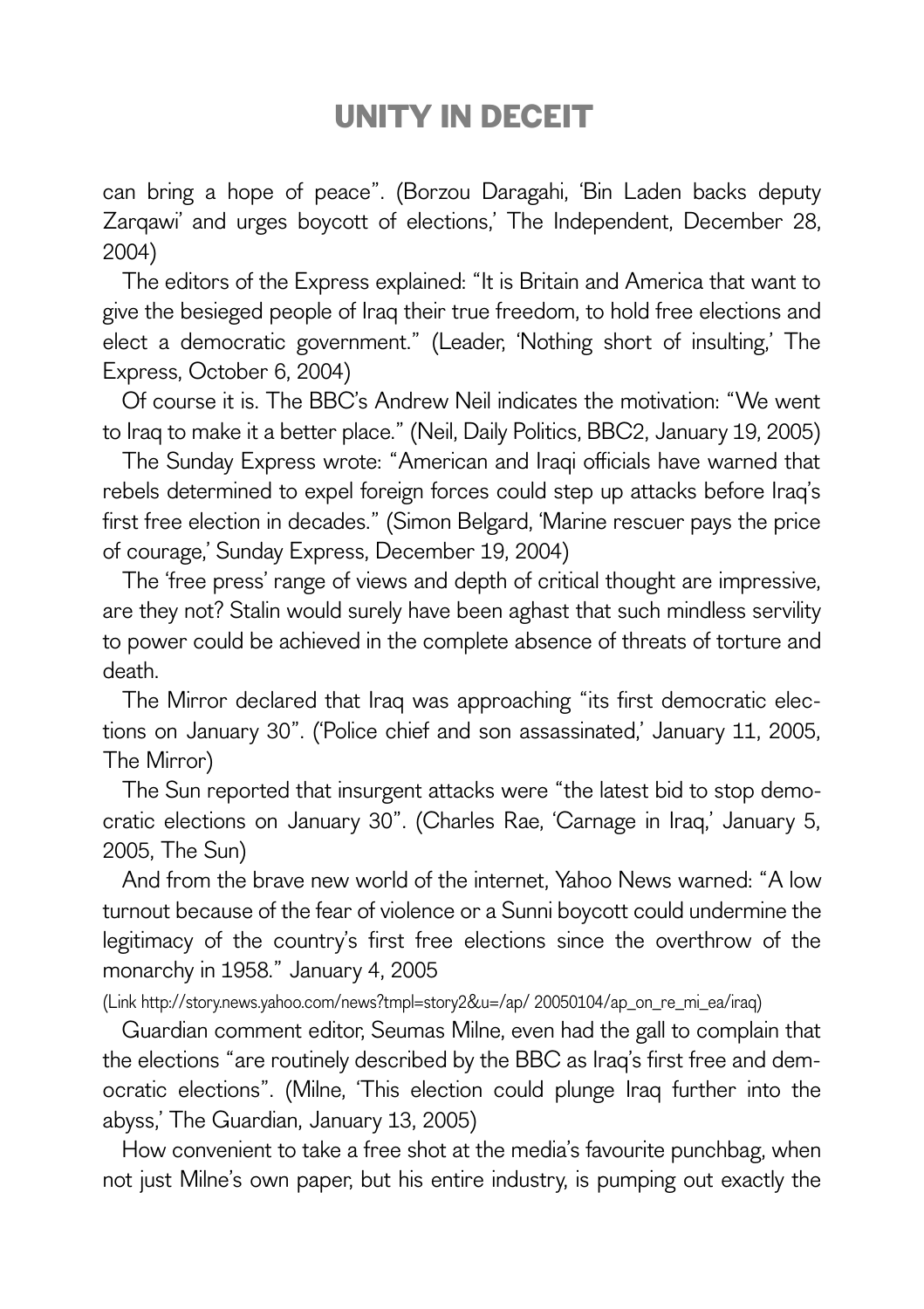same crass propaganda. We made this point to Milne, who responded thus: "!!" (Email to Media Lens, January 13, 2005)

The confusion is understandable. Milne helped us publish an article strongly criticising Guardian performance in the Guardian itself in December – no mean achievement on his part. The unwritten media rule is that you back off from criticising people who help publish your work in this way.

But imagine if a school house were on fire and children were burning alive. What would we make of someone who shouted "Fire!" once and then fell silent? How impressed would we be? The fact is that, in the real world, children are+ burning – in Iraq, Colombia, Haiti and elsewhere – and the near-universal journalistic silence on corporate media corruption right across the industry plays a very real part in making it possible.

Yet again, a servile and corrupt media is failing to provide the public with even the most basic information that would expose Blair's latest lie.

#### **The Arab facade**

The unity in deceit of our 'free press' is of course reflected in our 'democratic' political system. Political editor Michael White notes in the Guardian: "The elections are one issue which unites most MPs, and the anti-war Liberal Democrat foreign affairs spokesman, Sir Menzies Campbell, also stressed how 'essential' it was that they are held.

"'Failure to hold elections on January 30 would be seen as a major triumph for the insurgence,' he said. 'But if these elections are to be credible they must cover the whole country and the whole population. No one should minimise the difficulty of carrying this through.'" ('Beleaguered Blair gives warm welcome to announcement - US and Britain hope exit strategy can be hastened,' Michael White, political editor, The Guardian, November 22, 2004)

Sir Menzies, a hero of "feigned dissent", is famous for teaching the world the term "false prospectus" – a barely comprehensible reference to the fact that Blair used lies and deception to persuade the public to back an illegal war of aggression that has cost 100,000 Iraqi lives and devastated an entire country.

At the far limit of mainstream dissent, Sir 'Ming' suggests the elections can be credible. Anyone wondering why he is embraced by the media while others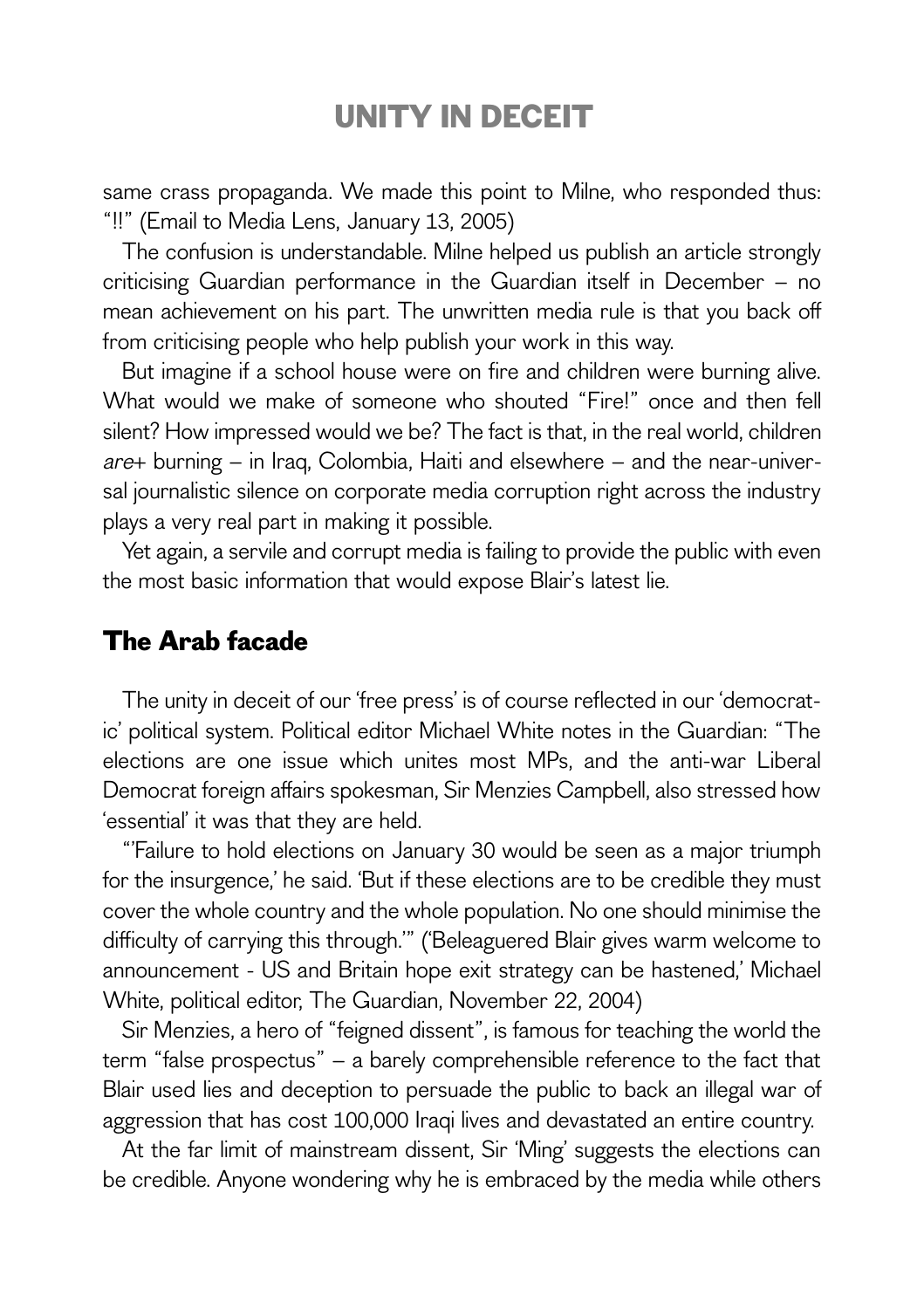are blanked need look no further than this comment on the BBC's Question Time programme: "Andrew Gilligan got it wrong. But just ask yourself: how many hundreds of [BBC] programmes, how many thousands of hours of broadcasting, and of news broadcasting, have gone out, none of which have been able to be criticised?" (Campbell, Question Time, January 29, 2004)

The answer is close to none – an unthinkable thought to Campbell and the rest of the mainstream.

White notes: "If even moderately successful in legitimising the provisional central government of Ayad Allawi, the election will hasten the exit strategy whereby US, British and other forces will gradually withdraw from Iraq as the country stabilises."

This is straight forward propaganda – no serious commentator has any illusions about the fact that the US is building a chain of large, permanent military bases around the country and has no intention whatever of withdrawing. The casual implication that all forces will leave when Iraq "stabilises" helps legitimise ongoing crimes by presenting the US as disinterested humanitarians who will of course stay only so long as they are needed to keep the peace.

Ultimately it is an irrelevance who actually wins the elections. Iraq is to be what British officials called an "Arab facade" when Britain ran the region. Now, as then, Western military power stands ready in the background if a country seeks too much independence.

The US, after all, has a long track-record that can hardly be wished away. Professor El-Lozy of the American University in Cairo notes that hostility toward the US originates precisely in its support for "every possible anti-democratic government in the Arab-Islamic world... When we hear American officials speaking of freedom, democracy and such values, they make terms like these sound obscene." (Quoted, Noam Chomsky, 'Wars of Terror,' New Political Science, March, 2003)

David Edwards is co-editor of the London-based media watchdog, medialens (www.medialens.org)